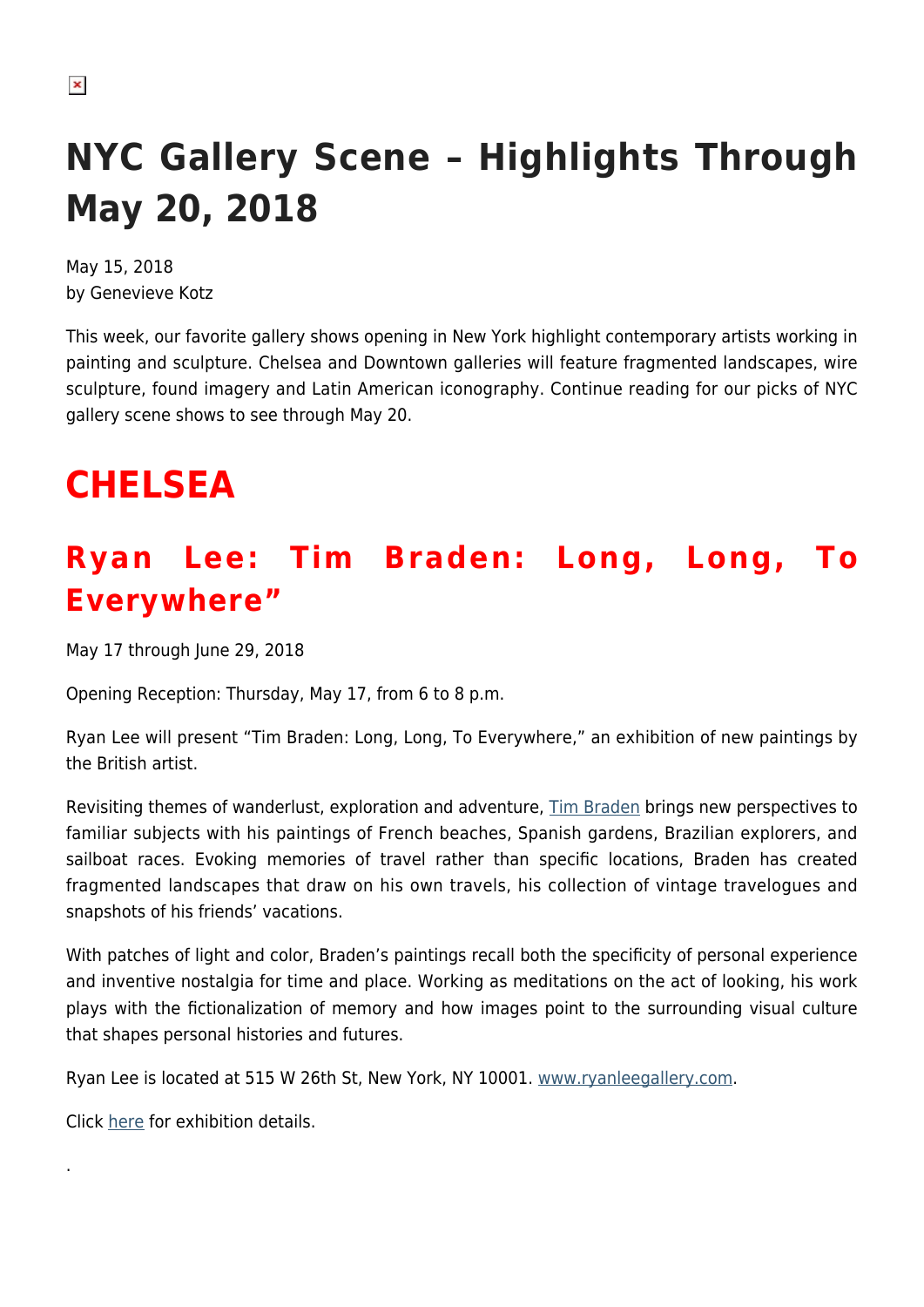$\pmb{\times}$ 

.

.

.

"Regatta" by Tim Braden, 2018. Oil on canvas, 62 7/8 x 47 7/8 inches. (c) Tim Braden; Courtesy of the artist and RYAN LEE Gallery, New York.

#### **Jack Shainman Gallery: "Nick Cave: Weather or Not"**

May 17 through June 23, 2018

Opening Reception: Thursday, May 17, from 6 to 8 p.m.

Jack Shainman Gallery will present new work by Nick Cave in "Weather or Not."

The exhibition will debut a series of [Nick Cave'](https://www.nickcave.com/)s wire "Tondos" presented in a focused, sparse installation that evokes immediacy, according to the gallery. Swirling cacophonies of colors are created from the layered mapping of cataclysmic weather patterns superimposed onto brain scans of black youth suffering from PTSD related to gun violence. With the images removed from their figurative context, the works feel disembodied, underscoring the anxiety of severe trauma. Rooted in the current societal moment, Cave's work joins gravity and imminent danger with hope through enchanting and shimmering aesthetics.

Jack Shainman Gallery is located at 513 W 20th St, New York, NY 10011. [www.jackshainman.com.](http://www.jackshainman.com)

Click [here](http://www.jackshainman.com/exhibitions/20th-street-22-2-2/) for exhibition details.

 $\pmb{\times}$ "Tondo" by Nick Cave, 2018. Mixed media including metal, wire, bugle beads, sequined fabric and wood, approximately six feet diameter. Courtesy of Jack Shainman Gallery.

#### **Lehmann Maupin: "Cecilia Vicuña: La India Contaminada"**

May 19 through July 6, 2018

Opening Reception: Saturday, May 19, from 6 to 8 p.m.

Lehmann Maupin will present "Cecilia Vicuña: La India Contaminada," the gallery's inaugural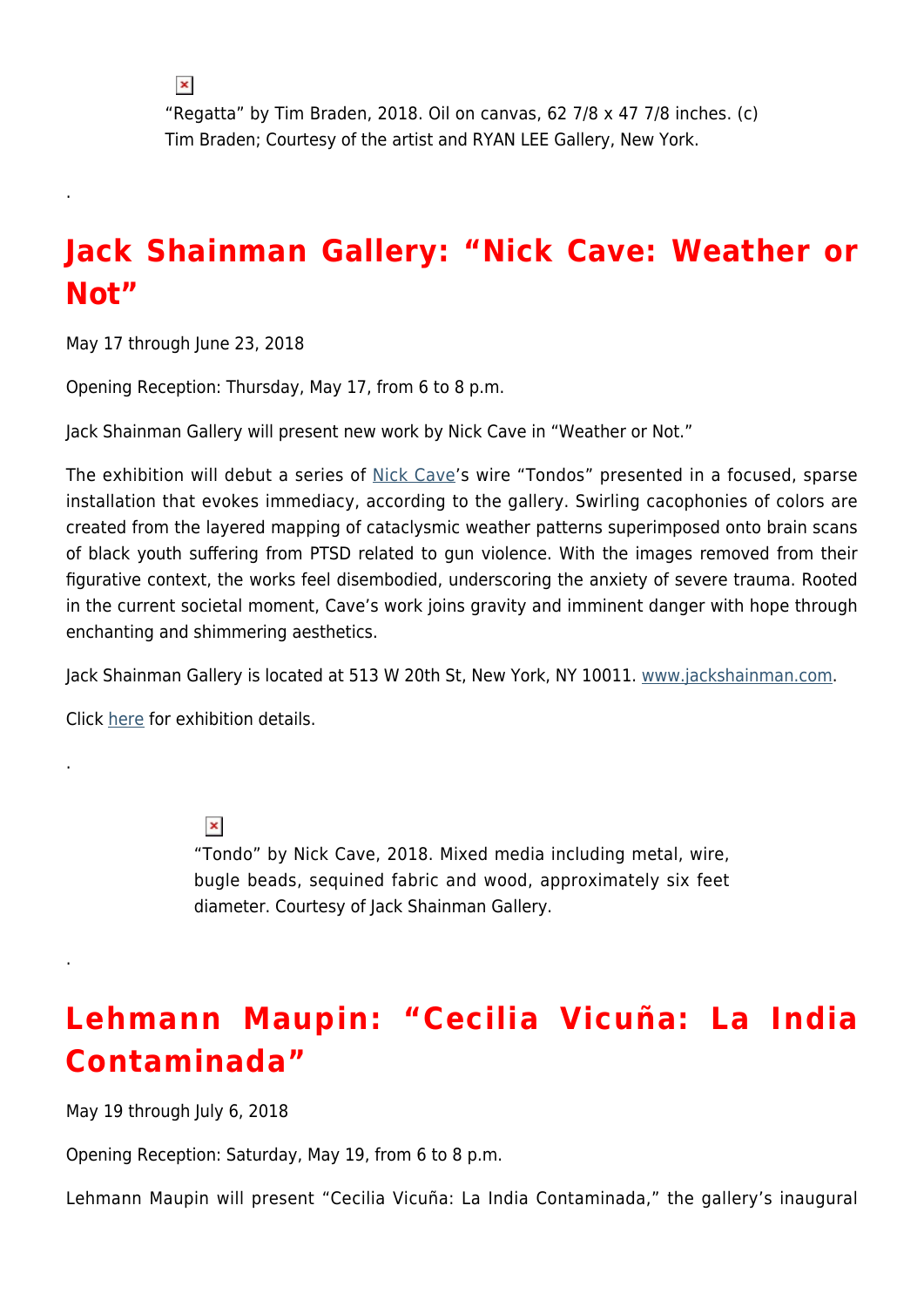exhibition of work by the Chilean artist.

The first comprehensive survey of [Vicuña](http://www.ceciliavicuna.com/)'s work in New York, the exhibition will feature the artist's mixed media sculptures, raw wool installations, paintings and videos spanning from 1969-2017. Cecilia Vicuña's raw wool installations and sculptures are titled "Quipu," after the Quechua word "knot," referring to the historical Andean systems used to record statistics and narratives through the knotting of colored thread. Constructed as poems in space with dyed, raw and unprocessed wool, the "Quipu" works are tactile representations of the interconnections between cosmological and human realms. Poetic and philosophic, these works create a visual meditation on the liminal spaces between life and death, humans and nature, and the past and the present.

Vicuña's mixed media sculptures, which she calls "Lo Precario" ("The Precarious"), give complexity to the materials used, from found scraps of cloth and shards of plastic to a feather or a leaf. Originally composed along the ocean's shore, the works were intended to disintegrate and wash away with the high tide after creation. Vicuña continues to make these works in waterways around the world, as well as re-creating them in indoor galleries. The artist's work—whether fragile sculptures or paintings featuring revolutionary iconography—references Latin American history, positioning itself as an indigenous, decolonized woman's perspective for viewers to contemplate while challenging their own ways of thinking.

Lehmann Maupin is located at 536 W 22nd St, New York, NY 10011. [www.lehmannmaupin.com.](http://www.lehmannmaupin.com)

Click [here](http://www.lehmannmaupin.com/exhibitions/2018-05-19_cecilia-vicuna#1) for exhibition details.

 $\pmb{\times}$ 

.

.

"Quipus Visceral" by Cecilia Vicuña, 2017. Site-specific installation of dyed, unspun wool, dimensions variable. Installation view, "Cecilia Vicuña: About to Happen,"Contemporary Arts Center New Orleans, March 16–June 18, 2017. Courtesy the artist and Lehmann Maupin, New York and Hong Kong. Photo: Alex Marks.

## **DOWNTOWN**

#### **Owen James Gallery: "Mark Mann: O Uncolored People"**

May 17 through June 30, 2018

Opening Reception: May 17, from 6 to 8 p.m.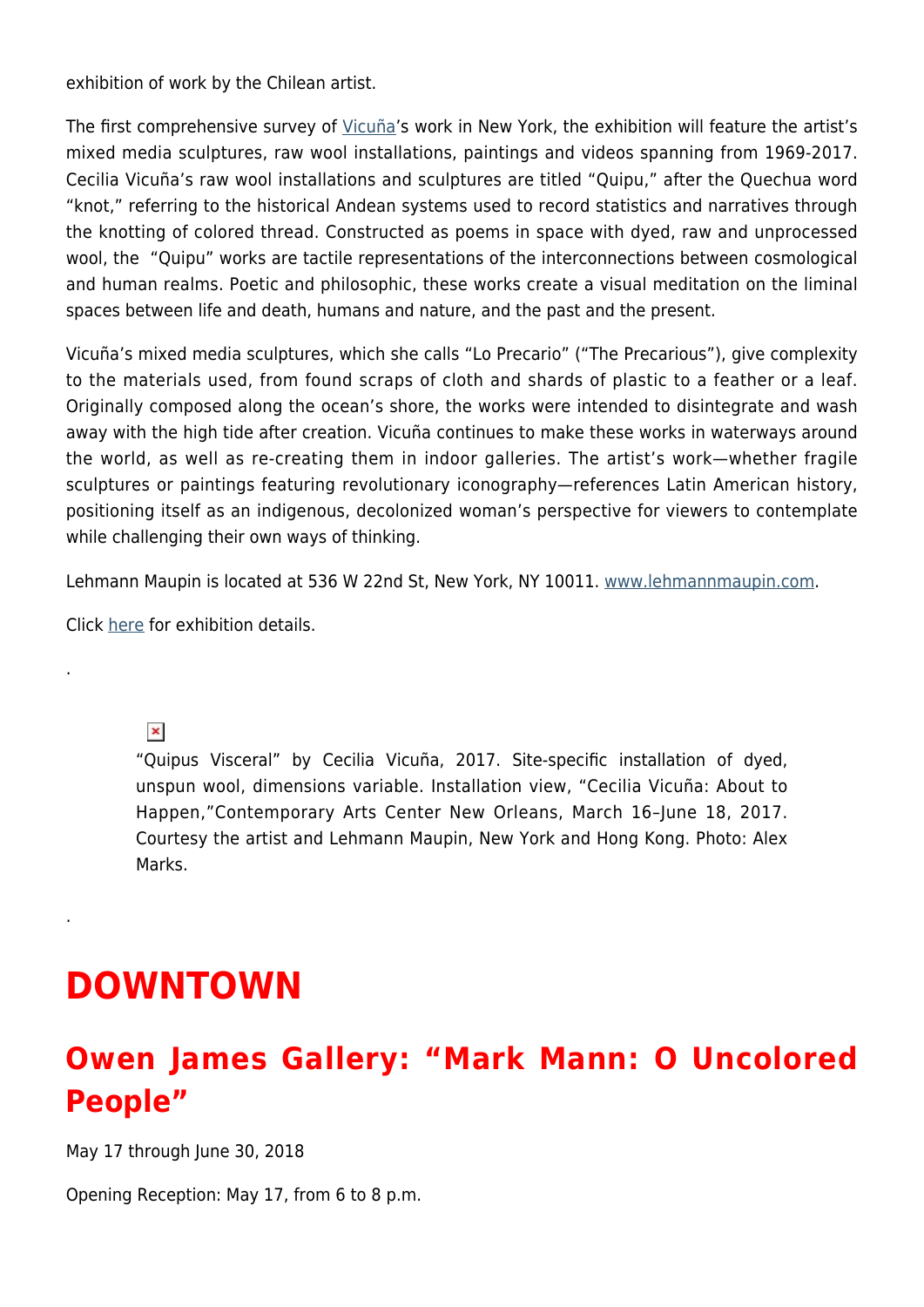Owen James Gallery will present "Mark Mann: O Uncolored People," an exhibition of paintings and sculptures.

Touching on nostalgia, Americana, history, culture, memory and identity, [Mark Mann](https://www.markmannphoto.com/)'s paintings and sculptures ruminate on the American legacy through physical manipulation and the contextual isolation of found imagery. In his paintings, Mann depicts white, middle class vacationers in closely cropped, blurry images. Culled from vintage promotional postcards depicting the heyday of American holiday resorts and tourist attractions from the mid-1950s to 1970s, the paintings represent a fantasy past and false narrative of a uniform American culture and economic class.

Mann's exhibition also includes a series of white plaster cactus sculptures, which, along with the exhibition's title, alludes to Ed Ruscha's "Colored People," a humorous strike against the country's prejudices that featured photographs of cacti against white backgrounds. Potted in tin cans originally used to import food products, Mann's fragile sculptures are a subtle reminder that America is built on the strength of its immigrants. Mann also created a series of sculptures based on military field stretchers, in which the original fabric has been replaced with the interlaced nylon straps originally used in beach chairs and pool loungers. Like the sunbathers and cacti, the sculptures play with imagery central to the American psyche.

Owen James Gallery is located at 59 Wooster St, 2nd floor, New York, NY 10012. [www.owenjamesgallery.com.](http://www.owenjamesgallery.com)

Click [here](http://www.owenjamesgallery.com/exhibitions) for exhibition details.

#### $\pmb{\times}$

.

.

"Irish Twins" by Mark Mann, 2016. Acrylic on 2 wood panels, 10 x 20 inches overall. Courtesy of Owen James Gallery.

#### **Aicon Gallery New York: "Rajan Krishnan | A Retrospective"**

May 17 through June 23, 2018

Press Preview & VIP Reception: Thursday, May 27, from 6 to 8 p.m.

Aicon Gallery will present "Rajan Krishnan," a retrospective of the late artist's work.

[Rajan Krishnan](https://www.artsy.net/artist/rajan-krishnan), who passed away suddenly in 2016, was a longtime collaborator with the gallery. Throughout his career, his art has centered on the natural environments in which he found himself, approaching his subject matter almost in the vein of a naturalist. In idyllic landscapes rendered from his childhood memories before rampant urbanization in his native India and in images of more